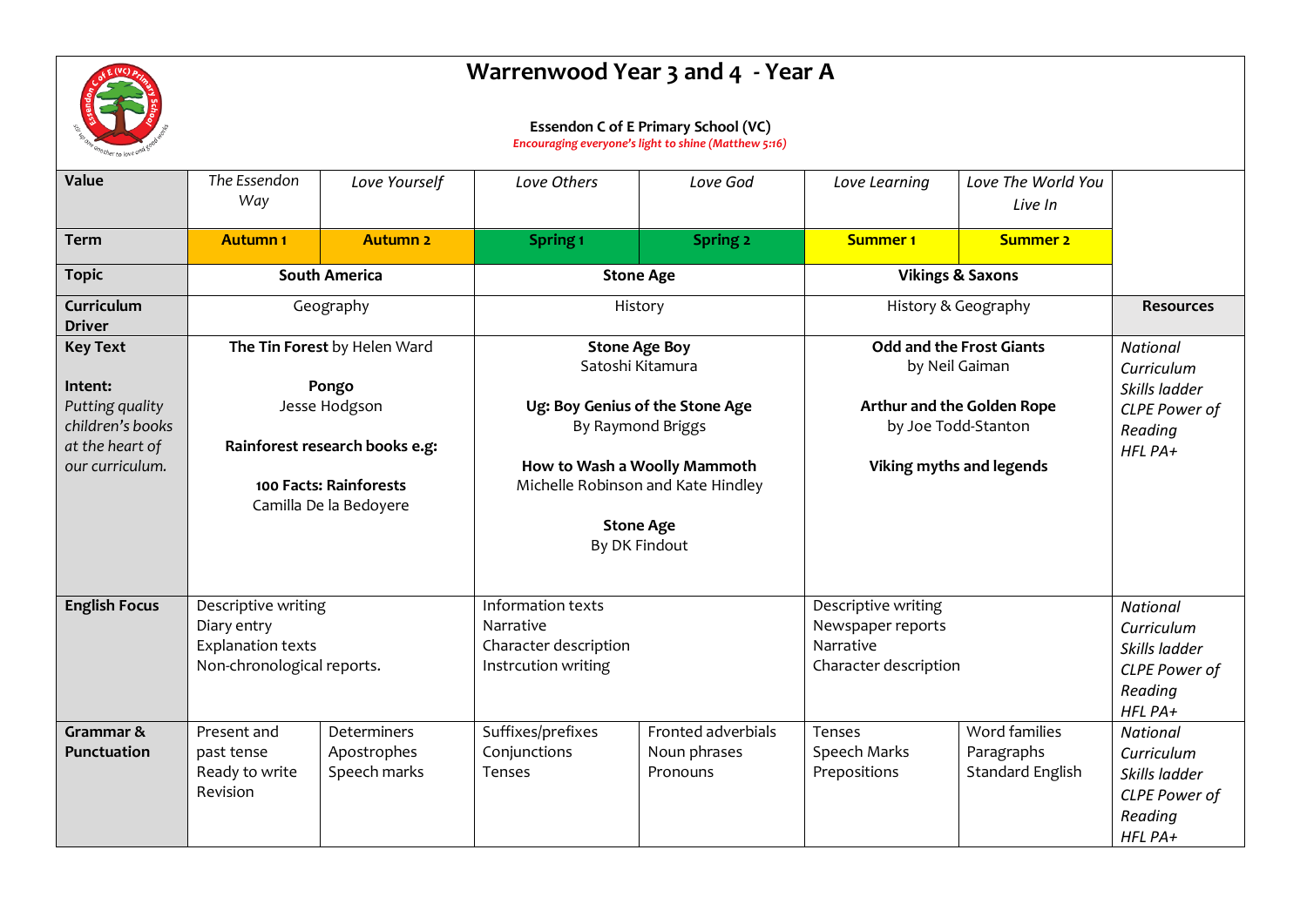| <b>Maths</b><br><b>History</b> | Place Value<br><b>Addition Times</b><br>tables<br>Fluency                                                                                                                                                                                                                                                                                 | Addition &<br>Subtraction<br>Multiplication<br>Fluency                                                                                                                                                | Multiplication &<br>Division<br>Fractions<br>Statistics<br>Shape<br>changes in Britain from the Stone Age to the<br>Iron Age | 4 operations revision<br>Position & direction<br>Length & perimeter | Fractions &<br>Decimals<br>Money<br>Time<br>Area<br>Britain's settlement by Anglo-Saxons and<br>Scots<br>The Viking and Anglo-Saxon struggle for<br>the Kingdom of England.                                                                                                             | Fractions &<br>Decimals<br>Measure - mass &<br>capacity | National<br>Curriculum<br>Skills ladder<br><b>White Rose</b><br>Classroom<br>secrets<br>National<br>Curriculum<br><b>Twinkl Planit</b><br>Skills Ladder<br>Plan Bee |
|--------------------------------|-------------------------------------------------------------------------------------------------------------------------------------------------------------------------------------------------------------------------------------------------------------------------------------------------------------------------------------------|-------------------------------------------------------------------------------------------------------------------------------------------------------------------------------------------------------|------------------------------------------------------------------------------------------------------------------------------|---------------------------------------------------------------------|-----------------------------------------------------------------------------------------------------------------------------------------------------------------------------------------------------------------------------------------------------------------------------------------|---------------------------------------------------------|---------------------------------------------------------------------------------------------------------------------------------------------------------------------|
| Geography                      | settlement and land use, economic<br>distribution of natural resources<br>water<br>use maps, atlases, globes and<br>digital/computer mapping to locate<br>countries and describe features<br>studied<br>locate the world's countries, using<br>America, concentrating on their<br>environmental regions, key physical<br>and major cities | human geography, including: types of<br>activity including trade links, and the<br>including energy, food, minerals and<br>maps to focus on  North and South<br>and human characteristics, countries, |                                                                                                                              |                                                                     | Comparative study of Iceland's physical<br>geography e.g. mountains, geysers and<br>volcanoes.<br>understand geographical similarities and<br>differences through the study of human<br>and physical geography of a region of the<br>United Kingdom, a region in a European<br>country, |                                                         | National<br>Curriculum<br><b>Twinkl Planit</b><br>Skills Ladder                                                                                                     |
| <b>Science</b>                 | Plants                                                                                                                                                                                                                                                                                                                                    | Animals including<br><b>Humans</b>                                                                                                                                                                    | Rocks                                                                                                                        | Forces & Magnets                                                    | Working<br>Scientifically                                                                                                                                                                                                                                                               | Light & shadow                                          | National<br>Curriculum<br>Skills ladder<br><b>Twinkl Planit</b>                                                                                                     |
| Computing                      | E-safety                                                                                                                                                                                                                                                                                                                                  | Creating media                                                                                                                                                                                        | Programming -<br>scratch                                                                                                     | Networks - Email                                                    | Journey inside a<br>computer                                                                                                                                                                                                                                                            | Data handling                                           | <b>National</b><br>Curriculum                                                                                                                                       |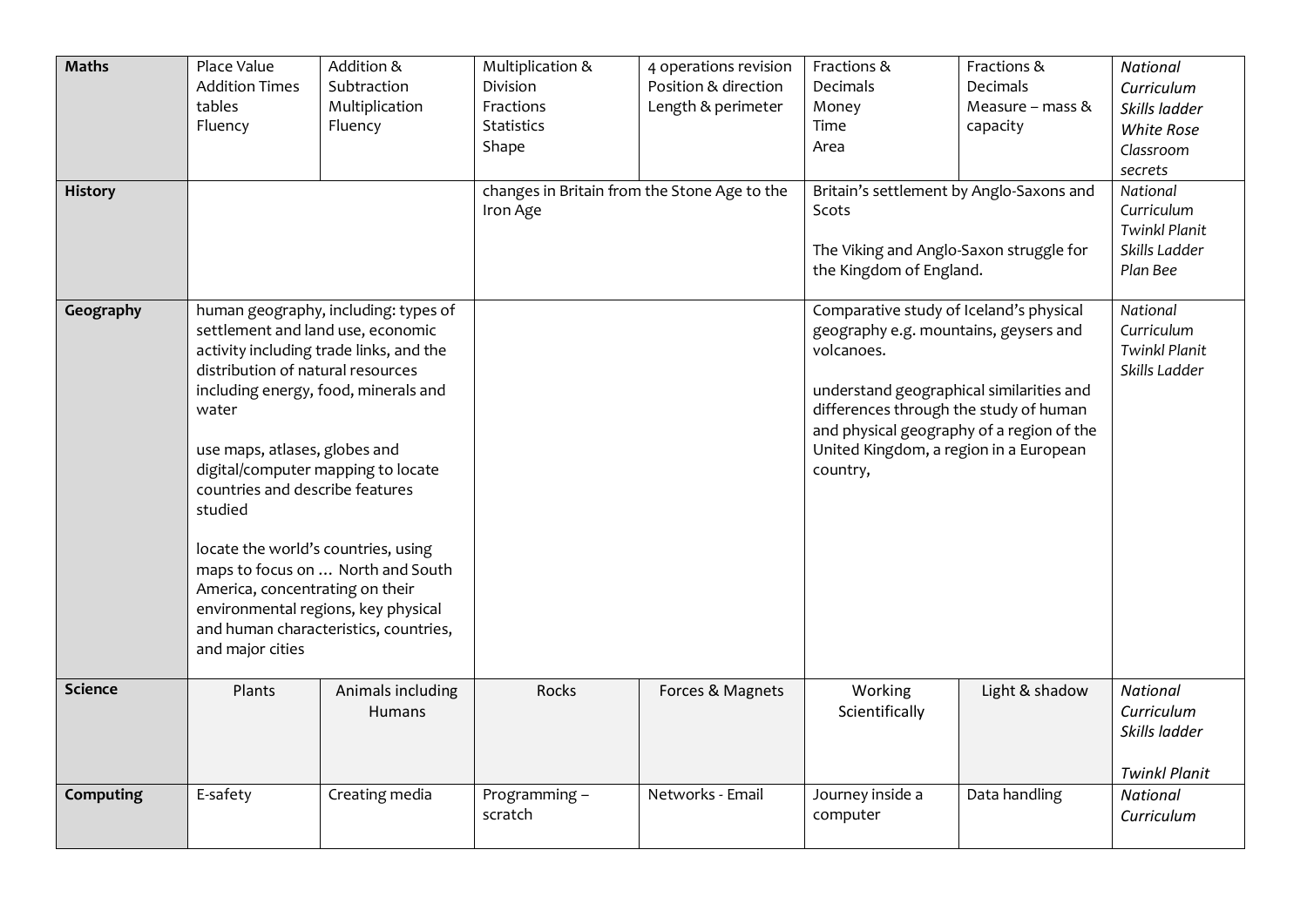|                       |                                                                                                                                                                        |                                                                                   |                                                                 |                                                 |                                                                                                                                                                                              |                                  | Skills ladder<br><b>Kapow Primary</b>                                  |
|-----------------------|------------------------------------------------------------------------------------------------------------------------------------------------------------------------|-----------------------------------------------------------------------------------|-----------------------------------------------------------------|-------------------------------------------------|----------------------------------------------------------------------------------------------------------------------------------------------------------------------------------------------|----------------------------------|------------------------------------------------------------------------|
|                       |                                                                                                                                                                        |                                                                                   |                                                                 |                                                 |                                                                                                                                                                                              |                                  |                                                                        |
| Art                   | Art in nature by William Morris, Andy<br>Goldworthy and Henri Rousseau. 2D<br>and $3D$<br>art pieces inspired by nature, using a<br>range of materials and techniques. |                                                                                   | Cave paintings - using different mediums e.g<br>chalk, charcoal |                                                 | Sculpture - creating clay Viking artifacts.<br>Explore traditional Viking patterns and<br>designs, including the use of runes.<br>Creating watercolour landscapes of the<br>Northern Lights. |                                  | <b>National</b><br>Curriculum<br>Skills ladder<br><b>Twinkl Planit</b> |
| <b>DT</b>             |                                                                                                                                                                        |                                                                                   |                                                                 |                                                 | Building a Viking longship                                                                                                                                                                   |                                  | National<br>Curriculum<br>Skills Ladder                                |
| <b>Music</b>          | Let your spirit<br>$fly - singing$ and<br>responding to<br>music                                                                                                       | Three little birds -<br>reggae                                                    | Glockenspiel<br>Stage 1                                         | Glockenspiel<br>Stage 1                         | Bring Us Together - Disco                                                                                                                                                                    |                                  | <b>National</b><br>Curriculum<br>Skills ladder<br>Charanga             |
| French                | Introductions                                                                                                                                                          | Around the class                                                                  | All about me                                                    | Family & Friends                                | Our school                                                                                                                                                                                   | Animals                          | <b>National</b><br>Curriculum<br><b>Twinkl Planit</b>                  |
| PE                    | Team building<br>games.<br>Use of woods.                                                                                                                               | Dance - copy and<br>create actions in<br>response to a<br>theme - flying          | Gymnastics                                                      | Basketball                                      | Cricket                                                                                                                                                                                      | Rounders                         | <b>National</b><br>Curriculum<br>Skills ladder Get<br>Set 4 PE         |
| <b>PSHE &amp; RSE</b> | Transition & All<br>about me                                                                                                                                           | Citizenship (Year 3)                                                              | <b>Economic Wellbeing</b><br>(Year 3)                           | Safety and changing<br>body (Year 3)            | Family &<br>Relationships (Year<br>3)                                                                                                                                                        | Health and<br>Wellbeing (Year 3) | <b>National</b><br>Curriculum<br>Kapow                                 |
| <b>RE</b>             | Sikhism<br>The Amrit<br>Ceremony and<br>joining the<br>Khalsa                                                                                                          | Christianity<br>The real meaning of<br>Christmas<br>Diwali - Hinduism<br>Hannukah | Christianity<br>Jesus' Miracles                                 | Christianity<br>Jesus' death and<br>forgiveness | Hinduism<br>Brahman                                                                                                                                                                          | Sikhism<br>Prayer and Worship    | <b>Herts Agreed</b><br>Syllabus<br><b>Discovery RE</b>                 |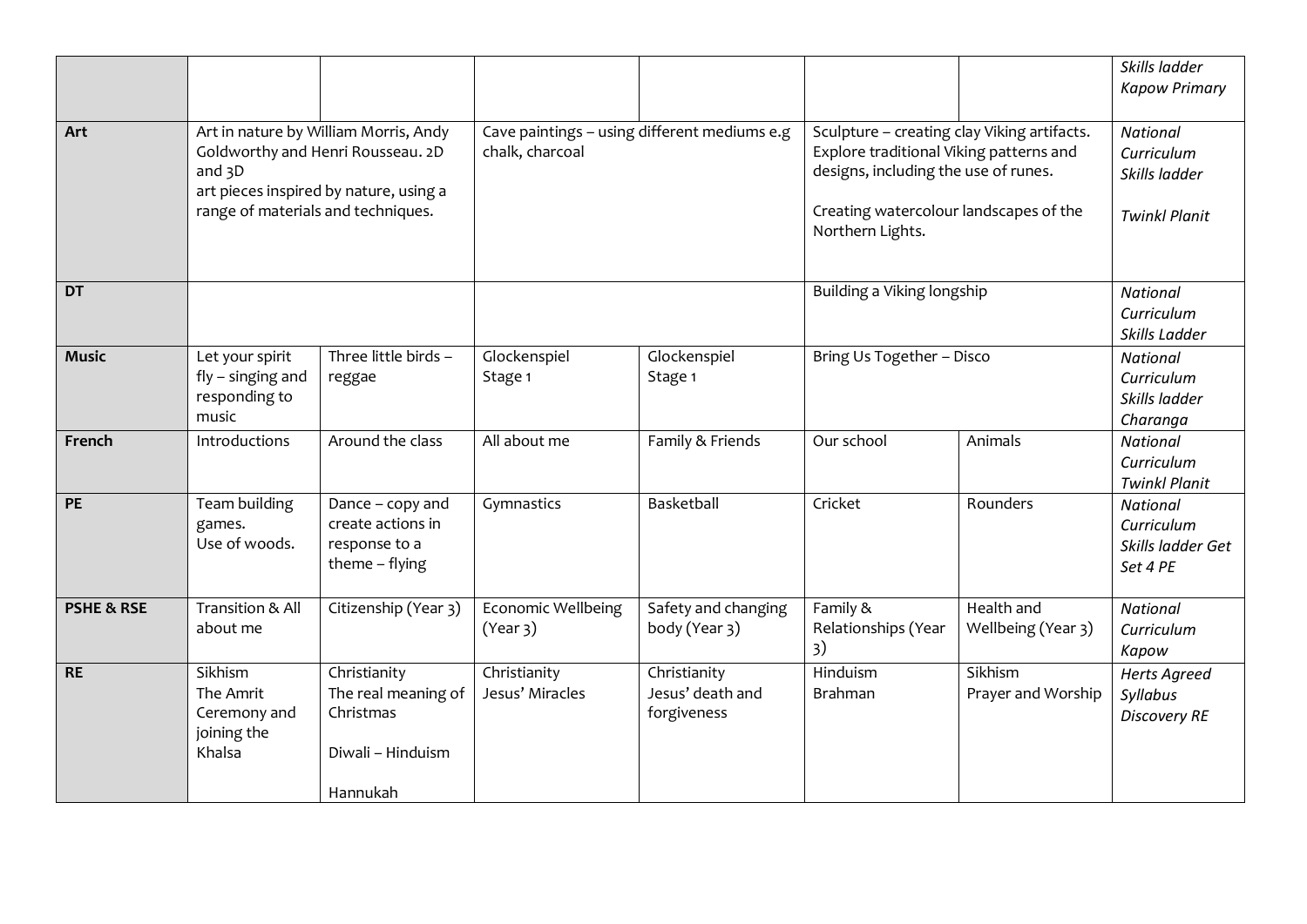

## **Warrenwood Year 3 and 4 - Year B**

## **Essendon C of E Primary School (VC)**

*Encouraging everyone's light to shine (Matthew 5:16)*

| Value                                                             | The Essendon<br>Way                                                 | Love Yourself                                          | Love Others                                                             | Love God                                                            | Love Learning                                         | Love The World You<br>Live In                              |                                                                                                  |
|-------------------------------------------------------------------|---------------------------------------------------------------------|--------------------------------------------------------|-------------------------------------------------------------------------|---------------------------------------------------------------------|-------------------------------------------------------|------------------------------------------------------------|--------------------------------------------------------------------------------------------------|
| <b>Term</b>                                                       | <b>Autumn1</b>                                                      | <b>Autumn 2</b>                                        | Spring <sub>1</sub>                                                     | Spring 2                                                            | <b>Summer 1</b>                                       | <b>Summer 2</b>                                            |                                                                                                  |
| <b>Topic</b>                                                      | Home<br>The UK and its regions                                      |                                                        | <b>The Romans</b>                                                       |                                                                     | <b>Hatfield House</b><br>Local History Study - Tudors |                                                            |                                                                                                  |
| Curriculum<br><b>Driver</b>                                       | Geography                                                           |                                                        | History & Geography                                                     |                                                                     | History & Geography                                   |                                                            | <b>Resources</b>                                                                                 |
| <b>Key Text</b>                                                   | Poem - The Magic Box                                                |                                                        | Escape from Pompeii by Christina Balit                                  |                                                                     | Moondial<br>By Helen Cresswell                        |                                                            | <b>National</b><br>Curriculum                                                                    |
| Intent:<br>Putting quality<br>children's books<br>at the heart of | The tortoise and the Hare - Aesop's<br>Fable<br><b>War and Peas</b> |                                                        | The True Story of the Three Little Pigs by Jon<br>Scieszka              |                                                                     | Alice in Wonderland<br>By Lewis Carroll               |                                                            | Skills ladder<br>CLPE Power of<br>Reading<br>HFL PA+                                             |
| our curriculum.                                                   | by Michael Foreman                                                  |                                                        |                                                                         |                                                                     | <b>Until I met Dudley</b><br>By Roger McGough         |                                                            |                                                                                                  |
| <b>English Focus</b>                                              | Narrative<br>Character<br>description<br>Information<br>texts       | Newspaper reports<br>Recount<br>Diary entry            | Narrative<br>Diaglogue<br>Scripts<br>Poetry                             | Explanation texts -<br><b>Wallace and Gromit</b><br>machines        | Narrative<br>Descriptive writing<br>Information texts | Adverts<br>Persuasive writing<br>Newspaper report          | <b>National</b><br>Curriculum<br>Skills ladder<br><b>CLPE Power of</b><br>Reading<br>$HFL$ $PA+$ |
| Grammar &<br>Punctuation                                          | Ready to write<br>Revision<br>Present and<br>past tense             | Determiners<br>Apostrophes<br>Speech marks             | Suffixes/prefixes<br>Conjunctions<br>Tenses                             | Fronted adverbials<br>Noun phrases<br>Pronouns                      | Tenses<br>Speech Marks<br>Prepositions                | Word families<br>Paragraphs<br>Standard English            | <b>National</b><br>Curriculum<br>Skills ladder<br><b>CLPE Power of</b><br>Reading<br>HFL PA+     |
| <b>Maths</b>                                                      | Place Value<br>Addition<br>Times tables<br>Fluency                  | Addition &<br>Subtraction<br>Multiplication<br>Fluency | Multiplication &<br>Division<br>Fractions<br><b>Statistics</b><br>Shape | 4 operations revision<br>Position & direction<br>Length & perimeter | Fractions &<br>Decimals<br>Money<br>Time<br>Area      | Fractions &<br>Decimals<br>Measure – mass $\&$<br>capacity | <b>National</b><br>Curriculum<br>Skills ladder<br><b>White Rose</b>                              |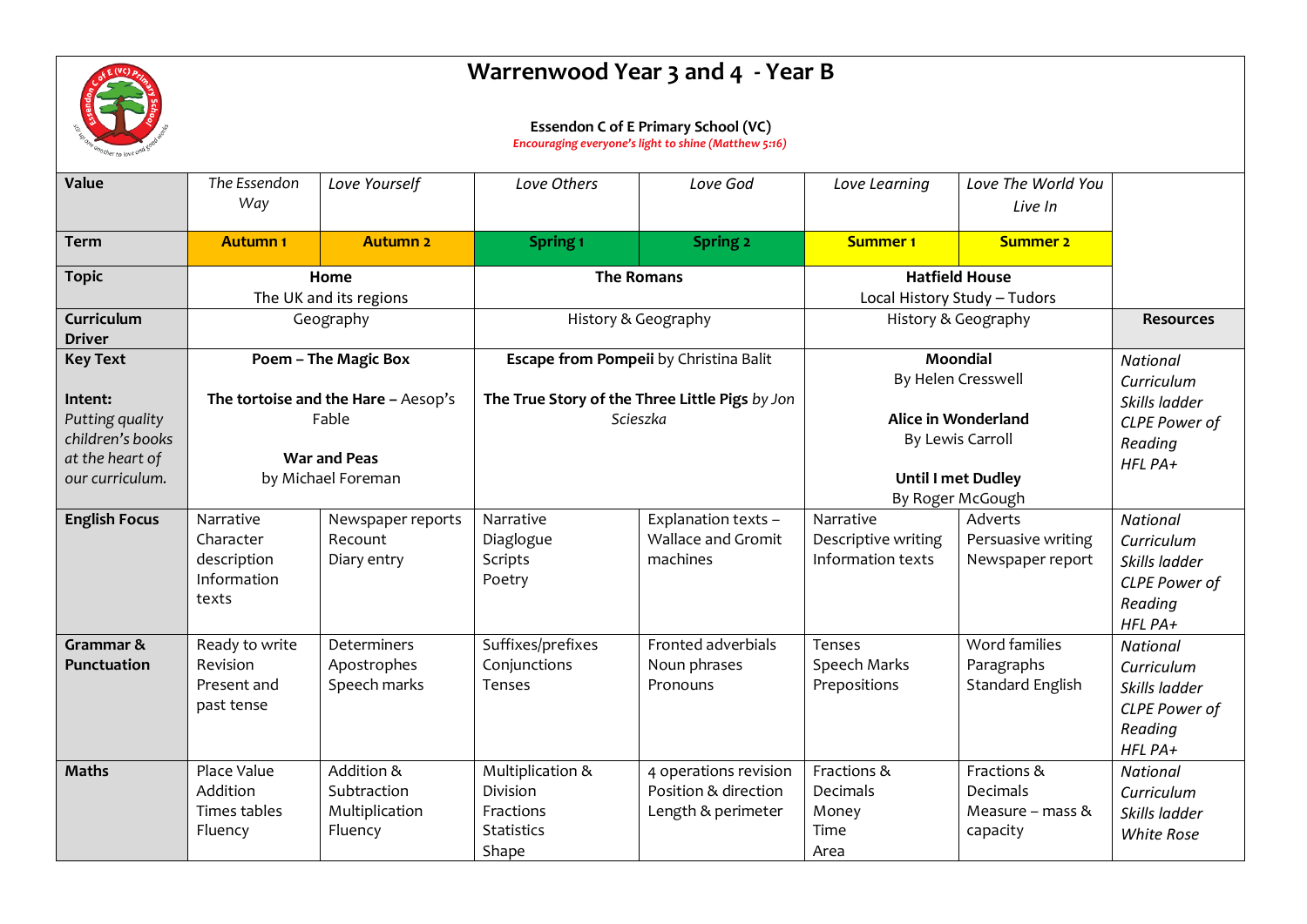|                |                                                                                                                                                                                                                                                                                                                                                                                                                                                                                                        |                  |                                                                                                                                                                                                                                                               |             |                                                                                                                                                                                                                                                                                                                                                                                                                                        |                             | Classroom<br>secrets                                                        |
|----------------|--------------------------------------------------------------------------------------------------------------------------------------------------------------------------------------------------------------------------------------------------------------------------------------------------------------------------------------------------------------------------------------------------------------------------------------------------------------------------------------------------------|------------------|---------------------------------------------------------------------------------------------------------------------------------------------------------------------------------------------------------------------------------------------------------------|-------------|----------------------------------------------------------------------------------------------------------------------------------------------------------------------------------------------------------------------------------------------------------------------------------------------------------------------------------------------------------------------------------------------------------------------------------------|-----------------------------|-----------------------------------------------------------------------------|
| <b>History</b> |                                                                                                                                                                                                                                                                                                                                                                                                                                                                                                        |                  | The Roman Empire and its impact on Britain                                                                                                                                                                                                                    |             | a study of an aspect of history or a site<br>dating from a period beyond 1066 that is<br>significant in the locality                                                                                                                                                                                                                                                                                                                   |                             | National<br>Curriculum<br><b>Twinkl Planit</b><br>Skills Ladder<br>Plan Bee |
| Geography      | name and locate counties and cities of<br>the United Kingdom, geographical<br>regions and their identifying human<br>and physical characteristics, key<br>topographical features (including hills,<br>mountains, coasts and rivers)<br>locate the world's countries, using<br>maps to focus on Europe (including<br>the location of Russia) and North and<br>South America, concentrating on their<br>environmental regions, key physical<br>and human characteristics, countries,<br>and major cities |                  | physical geography, including: climate zones,<br>biomes and vegetation belts, rivers,<br>mountains, volcanoes and earthquakes, and<br>the water cycle<br>locate the world's countries, using maps to<br>focus on Europe (including the location of<br>Russia) |             | use fieldwork to observe, measure, record<br>and present the human and physical<br>features in the local area using a range of<br>methods, including sketch maps, plans<br>and graphs, and digital technologies.<br>use the eight points of a compass, four<br>and six-figure grid references, symbols<br>and key (including the use of Ordnance<br>Survey maps) to build their knowledge of<br>the United Kingdom and the wider world |                             | National<br>Curriculum<br><b>Twinkl Planit</b><br>Skills Ladder             |
| <b>Science</b> | Living things<br>and their<br>habitats                                                                                                                                                                                                                                                                                                                                                                                                                                                                 | States of matter | Working<br>Scientifically                                                                                                                                                                                                                                     | Electricity | Sound                                                                                                                                                                                                                                                                                                                                                                                                                                  | Animals including<br>humans | National<br>Curriculum<br>Skills ladder<br><b>Twinkl Planit</b>             |
| Computing      | E-safety                                                                                                                                                                                                                                                                                                                                                                                                                                                                                               | Coding - scratch | Website design                                                                                                                                                                                                                                                | <b>HTML</b> | Data Handling                                                                                                                                                                                                                                                                                                                                                                                                                          | Computational<br>thinking   | <b>National</b><br>Curriculum<br>Skills ladder<br><b>Kapow Primary</b>      |
| Art            | Textiles - stitching animal puppets                                                                                                                                                                                                                                                                                                                                                                                                                                                                    |                  | Mosaics - repeated patterns in Roman style                                                                                                                                                                                                                    |             |                                                                                                                                                                                                                                                                                                                                                                                                                                        |                             | National<br>Curriculum<br>Skills ladder<br><b>Twinkl Planit</b>             |